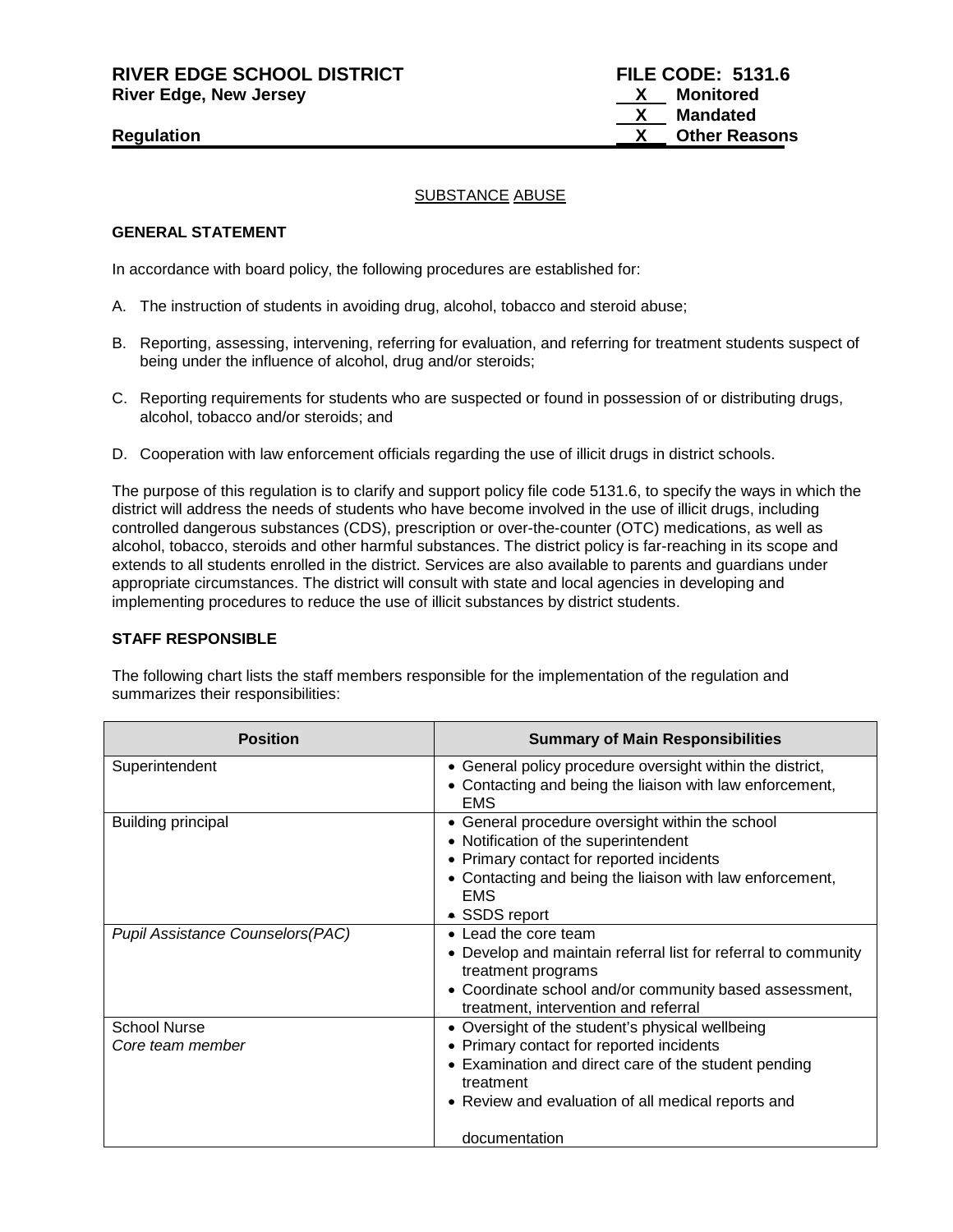|                                            | • Maintain the school health records                        |
|--------------------------------------------|-------------------------------------------------------------|
| School guidance and child study team staff | • Support services as required and assigned in consultation |
| Core team members                          | with the PAC                                                |
| Teaching and support staff                 | Incident reporting                                          |
|                                            | • Incident documentation                                    |
|                                            | • Student supervision                                       |

### **PROCEDURES**

#### Procedures for Instruction

- A. The superintendent shall ensue that appropriate staff are designated to receive training sufficient to teach an educational program on drugs, alcohol, anabolic steroids, tobacco and controlled dangerous substances. Such training may include inservice programs from county or regional department of education offices or other educational organizations approved by the Commissioner of Education.
- B. The designated programs shall:
	- 1. Prepare attendees in teaching methodologies and practices for teaching students the dangers associated with drugs, alcohol, anabolic steroids, tobacco and controlled dangerous substances as part of its curriculum.
	- 2. Include information on the history, pharmacology, physiology and psychosocial aspects of drugs, alcohol, anabolic steroids, tobacco and controlled dangerous substances, symptomatic behavior associated with substance abuse, the availability of rehabilitation and treatment programs, and
	- 3. Include information on the legal and criminal aspects of substance abuse.
- C. Each local board of education shall provide time for the inservice training during the usual school schedule in order to insure that appropriate teaching staff members are prepared to teach the educational program in each grade in each school district.
- D. The superintendent shall ensure that the district curriculum submitted to the board of education for annual approval includes instructional programs on the nature of drugs, alcohol, anabolic steroids, tobacco and controlled dangerous substances in each grade in the district.
- E. Teachers shall be guided by the drug, alcohol, tobacco and steroid program approved by the board of education as a part of the health education curriculum in accordance with the Department of Education curriculum guidelines established by the Commissioner of Education.
- F. Teachers and administrators will be requested to evaluate annually the effectiveness of the drug, alcohol, tobacco and steroid education programs.

Reporting, Notification, and Examination Procedures for Students Suspected of Being Under the Influence

Teaching staff members will be alert to the signs of a student's involvement with drugs, alcohol, or steroids including:

- A. Impaired health or fatigue;
- B. Loss of physical coordination;
- C. Excessive truancy or tardiness;
- D. Declining grades;
- E. Depressed appetite or loss of weight;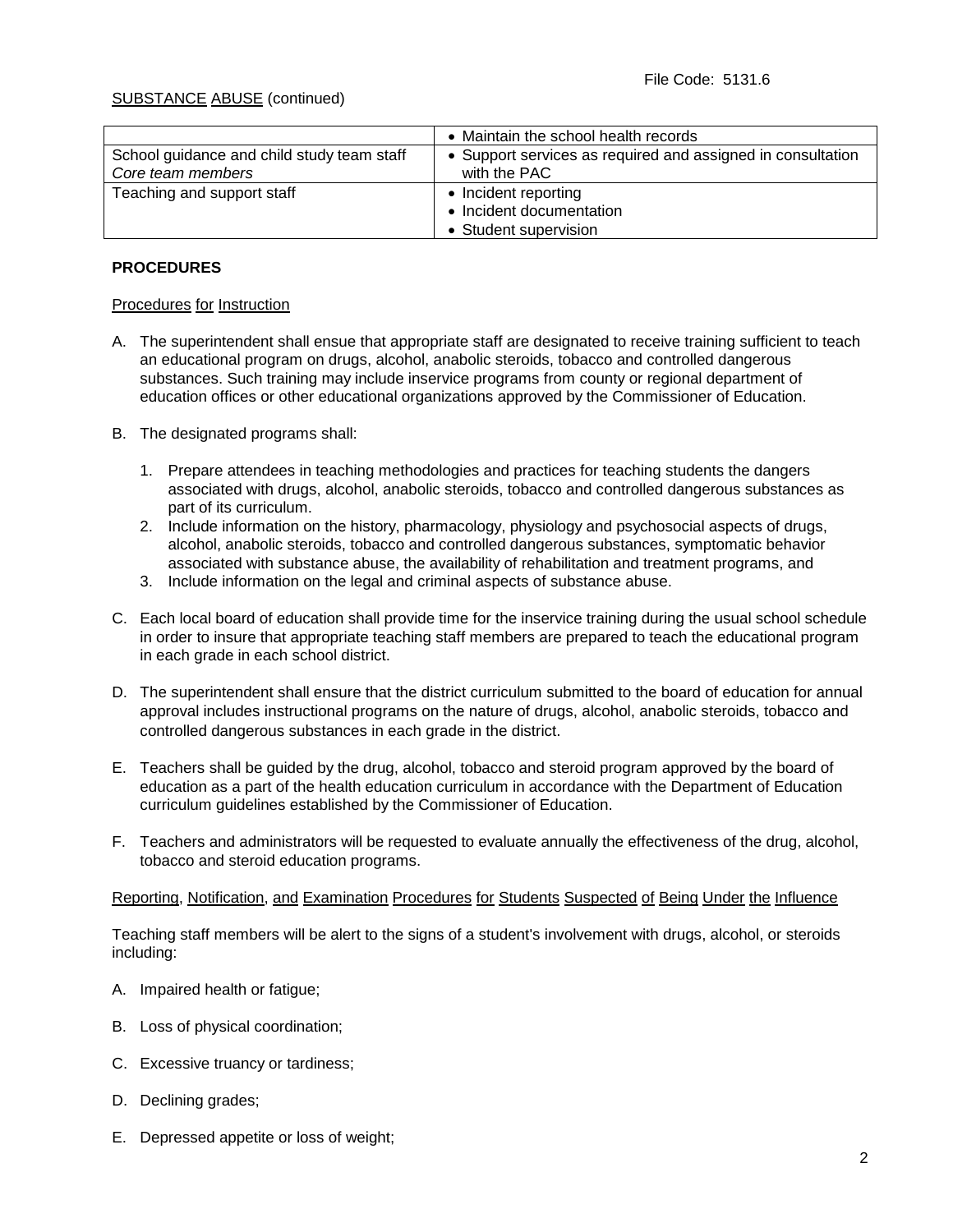- F. Appetite extremes, such as loss of appetite;
- G. Eyes that are bloodshot, watery, extremely wide, or have extremely small pupils;
- H. An unusual body or breath odor; needle tracks;
- I. A change in attitude, personality, temperament, appearance, or peer groups; and
- J. Mental confusion.

A behavior checklist is provided for each referral that is made with reference to possible drug, alcohol or steroid use.

Concerns over student use of chemicals outside of school and away from school-related activities may be reported to the pupil assistance counselors PAC, the school nurse or any administrator who can follow through on the process of investigating nonemergency cases of suspected drug, alcohol, or steroid involvement.

#### Procedures for Intervention – Students Under the influence

In instances involving intoxication either in school or at a school-sponsored activity by alcoholic beverages, controlled dangerous substances or any chemical or chemical compound as identified in N.J.A.C. 6A:16- 4.1(c), the following shall apply:

- A. Any professional staff member to whom it appears that a student may be under the influence of alcoholic beverages or other drugs on school property or at a school function shall report the matter as soon as possible to the school nurse or medical inspector and the principal. In the absence of the principal, his/her designee shall be notified; and in instances where the school nurse, medical inspector or the principal are not in attendance, the staff member responsible for the school function shall be immediately notified;
- B. Any staff member who observes and suspects that a student is under the influence of alcohol, drugs or steroids shall remain with the student or otherwise ensure that the student is supervised by a qualified professional staff member. The student shall not be left alone;
- C. The principal or his/her designee shall immediately notify the parent/guardian and the superintendent and arrange for an immediate examination of the student by a physician. If a physician is not immediately available, the emergency medical services team shall be contacted or the student shall be accompanied by a member of the school staff, designated by the principal, to the emergency room of the nearest hospital for examination. If available, a parent/guardian should also accompany the student;
- D. If, at the request of the parent/legal guardian, the medical examination is conducted by a physician other than the school physician or school recommended health care facility, such examination shall not be at the expense of the district board of education;
- E. The school nurse or the principal shall arrange for the appropriate care of the student while awaiting the results of the medical examination;
- F. A written report of the medical examination shall be furnished to the parent/guardian of the student, the principal and the superintendent by the examining physician within 24 hours;
- G. If the written report of the medical examination is not submitted to the parent/guardian, principal and superintendent within 24 hours, the student shall not be allowed to return to school until the medical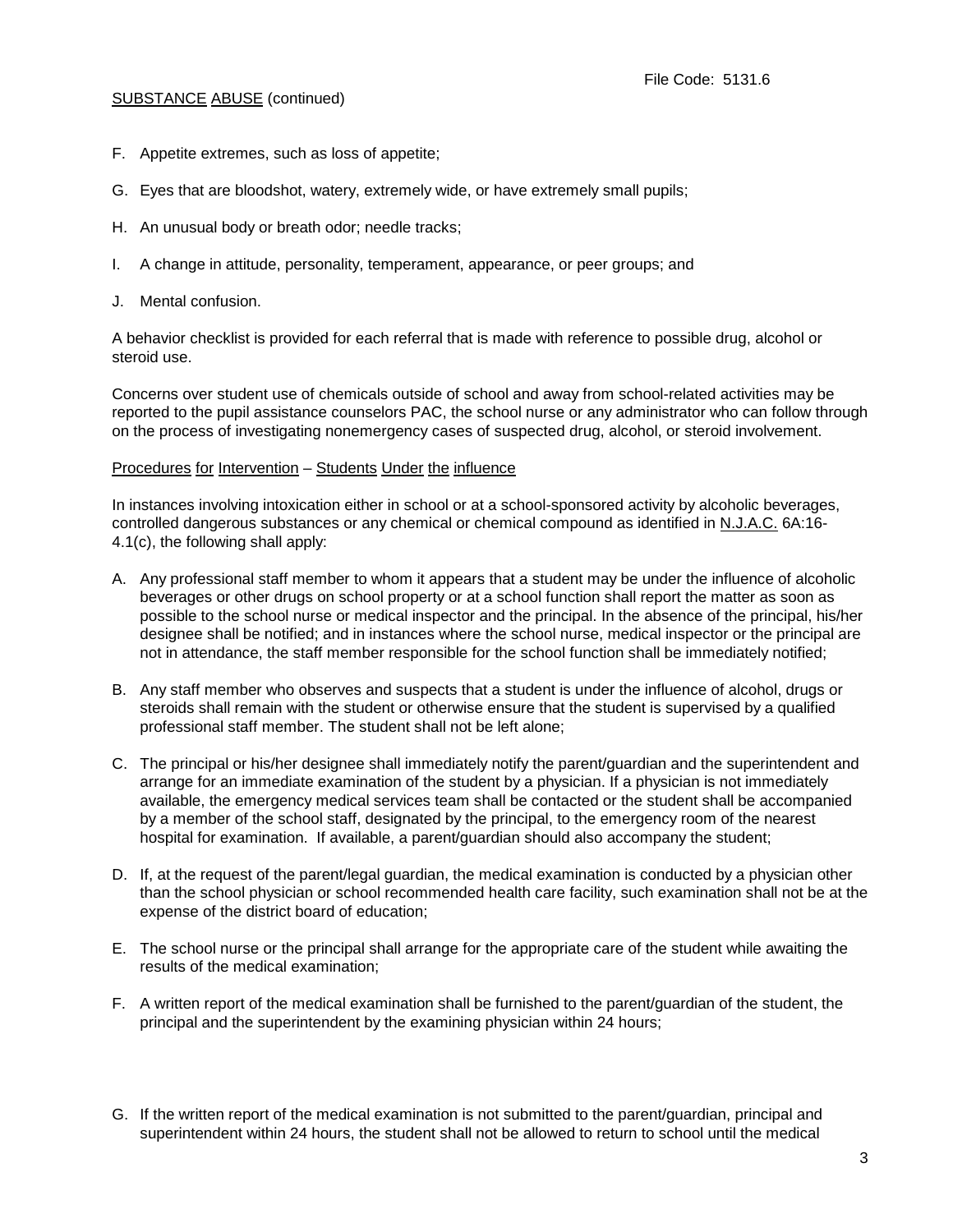examiner authorizes that the student is fit to return to school;

- H. If there is a positive diagnosis from the medical examination indicating that the student is under the influence of alcoholic beverages or other drugs, the student shall be returned to the care of a parent/guardian as soon as possible. Attendance at school shall not resume until a written report has been submitted to the parent/guardian of the student, the principal and superintendent from a physician who has examined the student to diagnose alcohol or other drug use. The report shall certify that substance abuse no longer interferes with the student's physical and mental ability to perform in school. In addition, the staff member shall complete the violence, vandalism and substance abuse incident report;
- I. A student will be disciplined in accordance with guidelines outlined in the discipline procedure manual when involved in drug-related activities while in school or involved in a school-sponsored activity;
- J. The student and parent/guardian will be advised by the pupil assistance counselors (PAC) of available counseling and support services in the community. Individual referrals will be made as appropriate;
- K. The board shall provide for in-house assessment of student drug and alcohol concerns, as well as instruction, counseling, and related services for that student and/or family members. These counseling interventions will be offered by the pupil assistance counselor (PAC) and/or core team members who are trained in drug and alcohol prevention, intervention, and after-care procedures;
- L. While the student is at home because of disciplinary and/or medical reasons, the child study team will intervene to determine the student's eligibility for home instruction, if the development of an IEP is required, and provide additional assessment if needed. The child study team will assess the student's eligibility and need for special education and/or related services;
- M. The core team, pupil assistance counselor (PAC), crisis counselor, or other staff member assigned to monitor the student's stability, progress, and possible re-entry into the daily school routine shall be responsible to keep all appropriate school personnel informed of the status of the student referral. Staff should work in close cooperation with the student's parents/guardians in an effort to fully support the student.

#### Anabolic Steroids

In instances involving anabolic steroids:

- A. Whenever any teaching staff member, school nurse or other educational personnel shall have reason to believe that a student has used or may be using anabolic steroids, that teaching staff member, school nurse or other educational personnel shall report the matter as soon as possible to the school nurse or medical inspector, the pupil assistance counselor (PAC), and to the principal or, in his or her absence, to his or her designee;
- B. The principal or his/her designee, shall immediately notify the parent/guardian and the superintendent and shall arrange for an examination of the student by a doctor selected by the parent/guardian or by the medical inspector. The student shall be examined as soon as possible for the purpose of diagnosing whether or not the student has been using anabolic steroids;
- C. A written report of that examination shall be furnished by the examining physician to the parent/guardian of the student and to the superintendent of schools or administrative principal;
- D. If there is a positive diagnosis from the medical examination indicating that the student has been using steroids, attendance at school shall not resume until a physician who has examined the student certifies in writing that the substance abuse shall not interferes with the student's physical and mental ability to perform in school. This physician's written report shall be submitted to the parent/guardian of the student, the principal and superintendent before the student may return to school;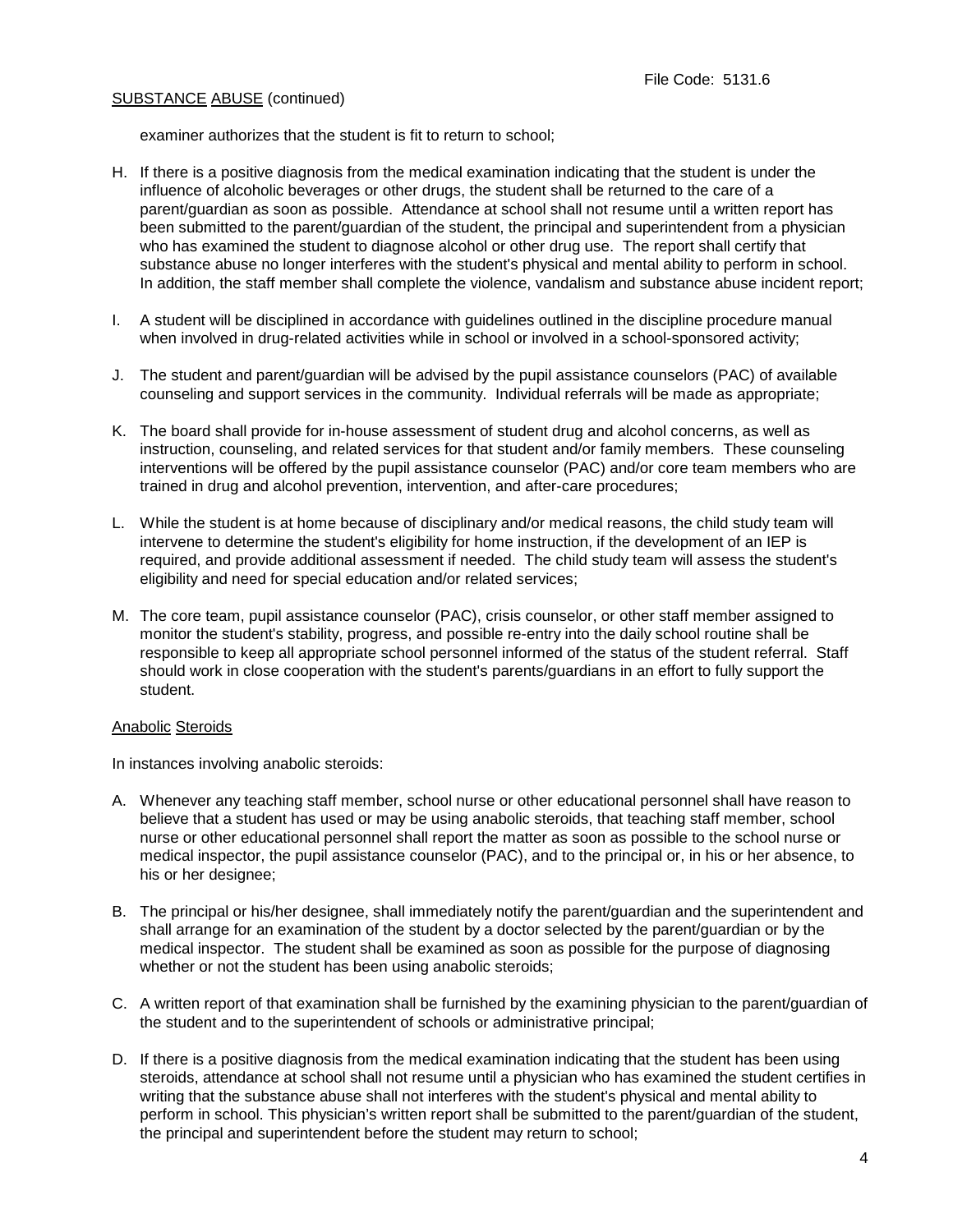- E. If it is determined that the student has been using anabolic steroids, the student shall be interviewed by a pupil assistance counselor or another appropriately trained teaching staff member for the purpose of determining the extent of the student's involvement with these substances and possible need for treatment. In order to make this determination, the counselor or other teaching staff member may conduct a reasonable investigation which may include interviews with the student's teachers and parents/guardians. The counselor or other teaching staff member may also consult with such experts in the field of substance abuse as may be necessary and appropriate;
- F. If it is determined that the student's involvement with and use of these substances represents a danger to the student's health and well-being, the coordinator shall refer the student to an appropriate treatment program.

#### Transportation of Students for Examination

- A. Transportation to a physician's office or hospital/healthcare facility will be provided by authorized district personnel or emergency medical services, if parents/guardians are unable or unwilling to take their child to the physician's office;
- B. A staff member designated by the principal shall accompany the student being taken from school for any reason;
- C. No faculty member shall transport a student in his/her own car (see board policy 3541.31 Private Vehicles);
- D. The physician will send the results of the drug screening to the pupil assistance counselor, nurse,-who shall report the results of the screening to the principal and the superintendent;
- E. The parent/guardian of any student determined to be using alcohol, drugs or steroids shall be notified in writing of steps for reentry to school. The pupil assistance counselor in consultation with the relevant school staff members shall be responsible for designing a reentry plan that may include school based counseling support, drug education and awareness activities as well as referral to community based treatment programs.

#### Possessing, Buying, Selling and/or Distributing Drugs, Alcohol, or Steroids, Paraphernalia

Whenever it shall appear that a student may be in possession, buying, selling or distributing drug related paraphernalia, a controlled dangerous substance, chemicals or chemical compound which releases vapor or fumes causing a condition of intoxication, inebriation, excitement, stupefaction, or dulling of the brain or nervous system, taken for purposes other than the treatment of sickness or injury as prescribed or administered by a person duly authorized by law to treat sick and injured human beings, the following procedures shall be followed:

- A. School personnel shall report the matter as soon as possible to the school principal, or in his/her absence, to his/her designee;
- B. The school principal, observing all due process procedures, shall then attempt to establish the truth of the actual possession or sale and/or distribution of drugs or alcohol;
- C. If so determined, the principal shall immediately notify the student's parent/guardian and the superintendent;
- D. The law enforcement authorities shall be notified in accordance with provisions established by N.J.A.C. 6A:16-6.1 et seq.;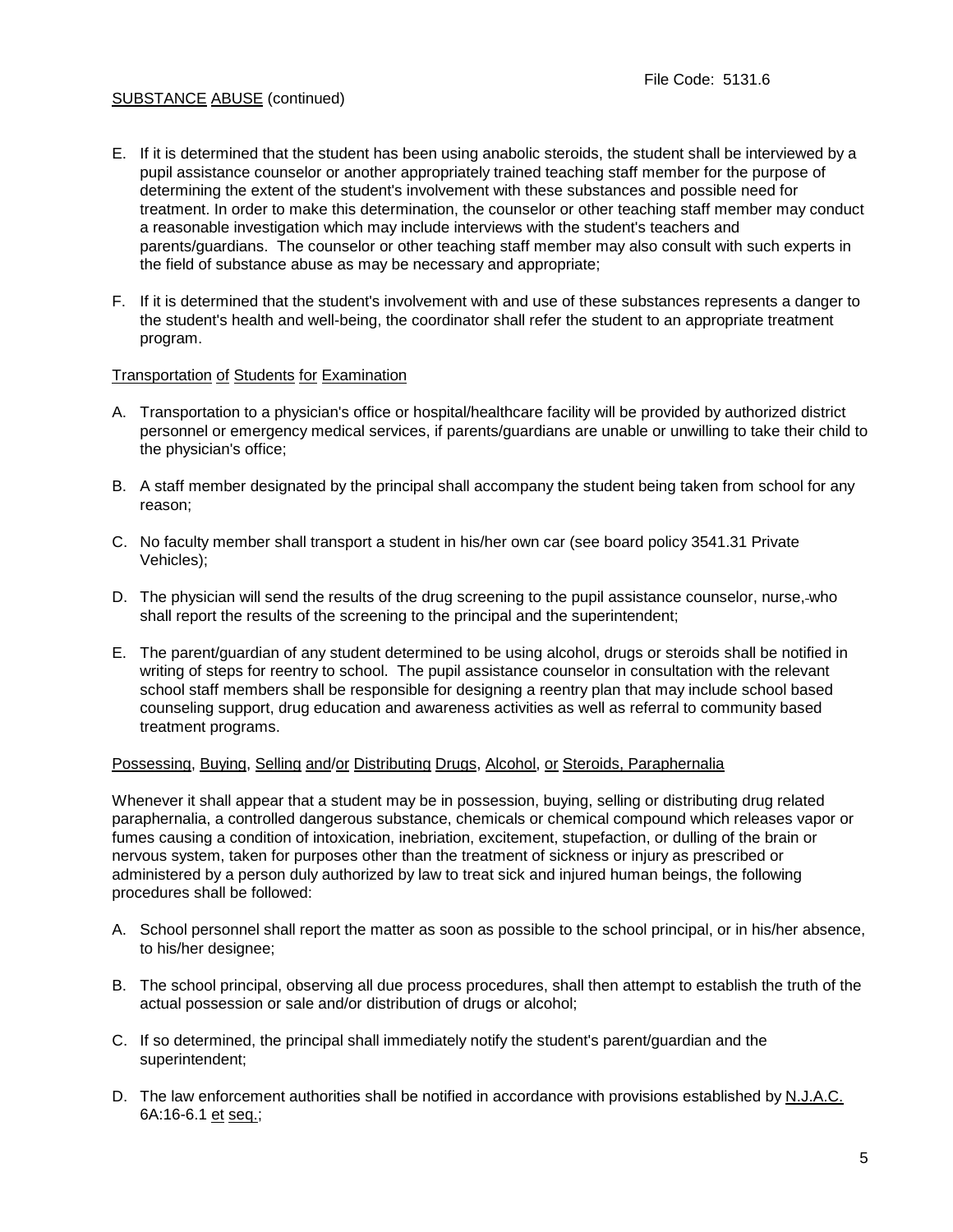- E. When a student has voluntarily requested assistance for a substance abuse concern, and has not been involved in distribution activities, no disclosure to police is required if the student agrees to participate in assessment, evaluation, treatment, counseling support services and/or after-care provided by pupil assistance counselor or and/or core team staff. Referral to community treatment services may be warranted;
- F. The principal, superintendent, the pupil assistance counselor, and members of the core team shall document in writing the incident report and all actions conducted by the district for the investigation, examination, intervention, treatment and referral of all students suspected of being under the influence or in possession of drugs, alcohol, or steroid and/or drug related paraphernalia. The student assistance coordinator and/or core team will make appropriate student and family referrals to community agencies offering assistance for drug and alcohol related issues;
- G. While the student is at home because of disciplinary and/or medical reasons, a child study team may be convened to determine the student's eligibility for home instruction, develop an IEP, and provide additional assessment if needed. The child study team will assess the student's eligibility and need for special education and/or related services;
- H. The Student Safety Data System (SSDS) incident report is to be completed by the principal and forwarded to the superintendent for every reported incident.

### Recordkeeping Regarding Self-disclosure vs. Discovery of Student Substance Abuse Concerns

- A. Voluntary student disclosure involving drugs, alcohol, or steroids will be kept confidential and exchange of information will be kept between the student, pupil assistance counselor, and core team, and the student support program director. Records will be confidential and kept separate and apart from general student files. These files will be kept locked. Feedback to referral sources will be limited to status of student progress only;
- B. Disciplinary referrals, or cases which involve discovery of student chemical use by students will be recorded in student disciplinary files. Only the content of student disclosures made thereafter to a pupil assistance counselor or core team member will be kept as a part of the confidential substance awareness treatment program records. It must be noted that even under the strictest of confidentiality laws, a counselor is required to report a student whom they believe to:
	- 1. Be suicidal;
	- 2. Be assaultive (murder, rape, armed robbery intent);
	- 3. Have been abused;
	- 4. Be under the influence of drugs;
	- 5. Be in need of emergency medical treatment.

#### School-Based Support Measures

The pupil assistance counselor shall:

Investigate community based treatment resources for students with drug, alcohol or steroid use and/or dependence;

- A. Maintain an updated list of treatment program options in the community and residential program options that include:
	- 1. Name, contact information, description and costs of programs for drugs, alcohol, steroids and tobacco;
	- 2. Information on the schedules for local Narcotics Anonymous (NA), Alcoholics Anonymous (AA), Al-Anon, and Alateen meetings;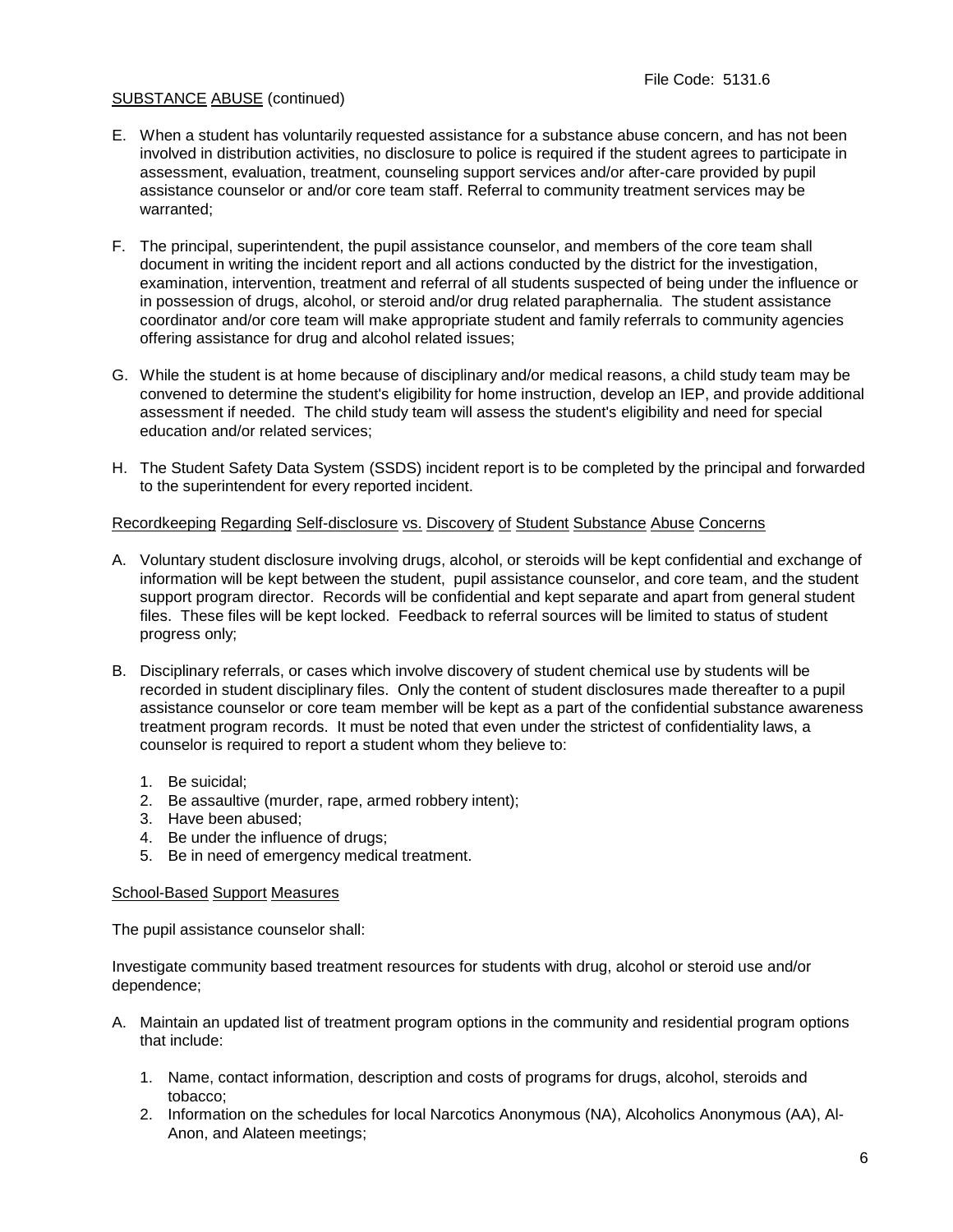- 3. Resources for quitting smoking/nicotine addiction;
- 4. Other community, State and federal resources.

B. Develop referral information for students and their family members to distribute when appropriate.

Students identified as drug and/or alcohol and/or steroid dependent will be referred to a community agency and required to complete a treatment program appropriate to their needs. The pupil assistance counselor will make every effort to develop a plan for the ongoing needs of the student that may include providing assessment, intervention and referral, and transportation arrangements to and from testing.

Parents who believe that a child is using prohibited substances may submit a request for assistance to the district intervention and referral services (I&RS) team or seek a referral to community agencies. However, any such request may not be used to avoid any actual or contemplated disciplinary action actually pending against the student at the time the request is made. In addition, parents must be actively involved in the development and implementation of I&RS action plans.

### Prohibition of Smoking by Students

Students are not permitted to smoke, including inhaling the burning or vapor of a lighted cigar, cigarette, pipe, electronic smoking device or any other matter or substance which contains tobacco at any time in school buildings, on school property, on school buses, or at a school-sponsored trip or activity off school premises. Chewing tobacco is also specifically prohibited. Students are not to carry cigarettes or other smoking materials such as electronic smoking devices, tobacco, pipes or cigarette rolling papers while on school property.

#### Penalties for Involvement with Drugs, Alcohol, Steroids and/or Tobacco as Per Previously Adopted Policy

All students should be aware that school authorities will take all reasonable steps to prevent the possession and use of drugs, alcohol, steroids, or tobacco on school property and to apprehend those who possess, use, or distribute drugs, alcohol, steroids, or tobacco.

These steps will include:

- A. Locker and desk searches when there is reason to believe that inspection is warranted;
- B. Required urine screening and/or blood test to determine presence of alcohol and other drugs, when observations of student behavioral indicators suggest the possibility of intoxication.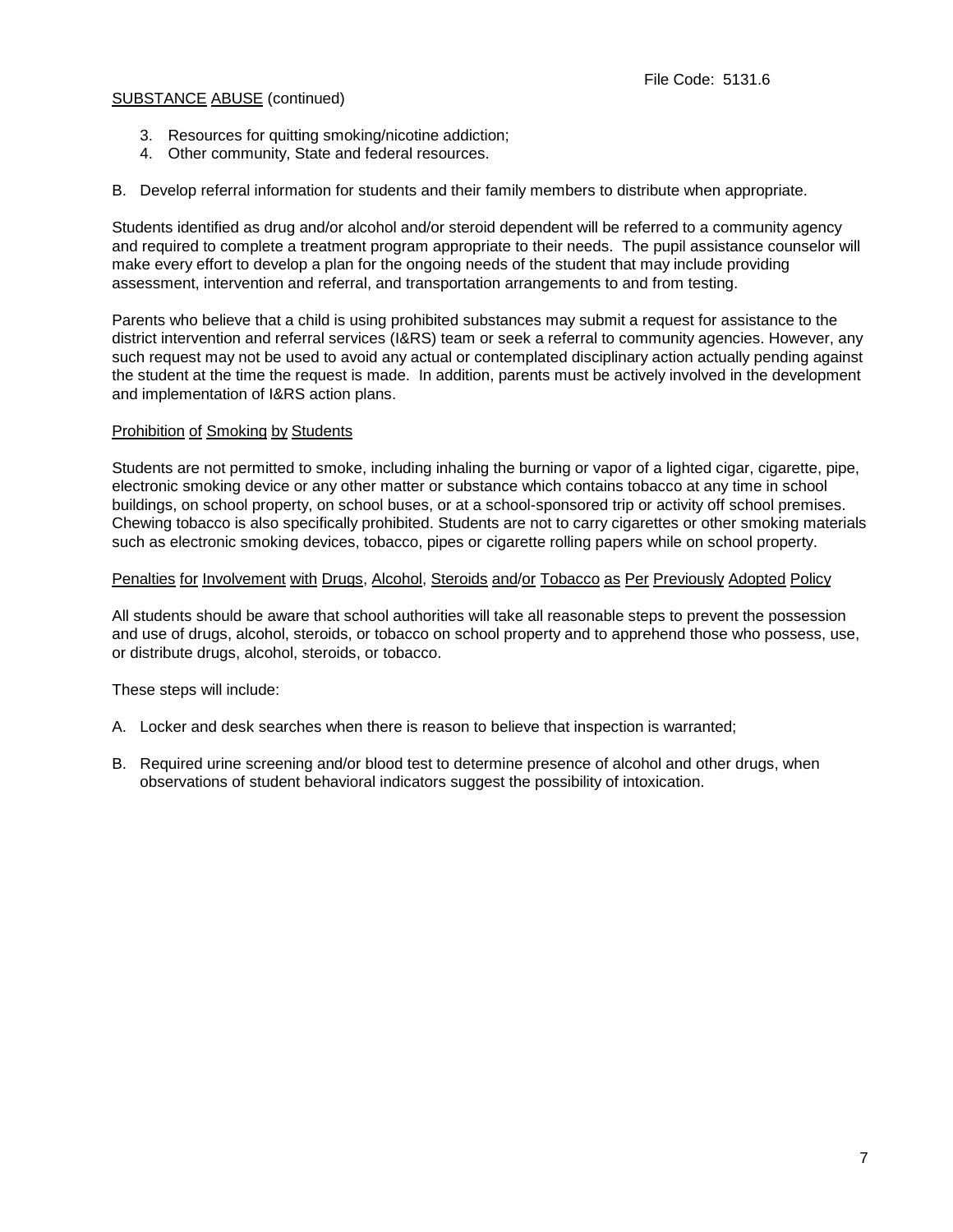| <b>Offense</b>                                                                                                                                       | <b>First Offense</b>                                                                                                                                                                                                                                                                                                                                                                                                                         | <b>Second Offense</b>                                                                                                                                                       | <b>Third Offense</b>                                                                                       |
|------------------------------------------------------------------------------------------------------------------------------------------------------|----------------------------------------------------------------------------------------------------------------------------------------------------------------------------------------------------------------------------------------------------------------------------------------------------------------------------------------------------------------------------------------------------------------------------------------------|-----------------------------------------------------------------------------------------------------------------------------------------------------------------------------|------------------------------------------------------------------------------------------------------------|
| <b>Illegal Substances</b>                                                                                                                            | Confiscate illegal<br>substance/paraphernalia<br>Parent conference<br>Possible police<br>involvement<br>Referral to school<br>counselor<br>Possible suspension                                                                                                                                                                                                                                                                               |                                                                                                                                                                             |                                                                                                            |
| Smoking, Tobacco,<br>inhalants, vaping<br>devices, e-cigarettes                                                                                      | Parent/guardians notified;<br>Suspension and/or referral<br>to PAC for quitting<br>assessment<br>Confiscate materials<br>Notification to principal and<br>superintendent                                                                                                                                                                                                                                                                     | Parent/guardians<br>notified;<br>Suspension and/or<br>referral to PAC for<br>quitting assessment<br>Confiscate materials<br>Notification to principal<br>and superintendent |                                                                                                            |
| Possession of drug<br>paraphernalia not<br>containing any<br>controlled dangerous<br>substance otherwise<br>identified in N.J.A.C.<br>$6A:16-4.1(a)$ | Parents/guardians notified;<br>Referral to PAC for<br>assessment; and<br>Possible referral to core<br>team<br>Confiscate materials<br>Notification to<br>Superintendent<br>Police notified                                                                                                                                                                                                                                                   | Out-of-school<br>suspension plus all<br>consequences listed for<br>first offense<br>Police notified                                                                         | Out-of-school suspension<br>plus all consequences listed<br>for a first offense<br>School-based counseling |
| Possession of alcohol,<br>drugs, steroids or<br>substances identified in<br>N.J.A.C. 6A:16-4.1(a)                                                    | Parents/guardians notified<br>1-5 days suspension<br>Confiscate materials<br>Law enforcement<br>contacted<br>Superintendent notified                                                                                                                                                                                                                                                                                                         | All consequences listed<br>for first offense<br>5-9 days suspension                                                                                                         | <b>Expulsion Hearing</b>                                                                                   |
| Under the influence of<br>alcohol, drugs, steroids,<br>or substances identified<br>in N.J.A.C. 6A:16-4.1(a)                                          | Parents/guardians notified;<br>Immediate medical<br>examination including<br>urinalysis and/or blood test<br>to verify use; and<br>determine extent of use;<br>1-5 days suspension<br>Law enforcement<br>contacted<br>Medical statement<br>substantiating student's<br>sate of wellbeing is<br>required before re-entry<br>after positive diagnosis of<br>chemical use;<br>Referral to PAC for<br>treatment, after-care, and<br>Reentry plan | Expulsion hearing plus<br>all consequences listed<br>for a first offense<br>5-9 day suspension<br>Reentry plan                                                              | <b>Expulsion Hearing</b>                                                                                   |
| Distribution,<br>transferring, or selling                                                                                                            | Parents/guardians notified;<br>10 day suspension and<br>expulsion hearing;<br>Law enforcement<br>contacted                                                                                                                                                                                                                                                                                                                                   |                                                                                                                                                                             | 8                                                                                                          |